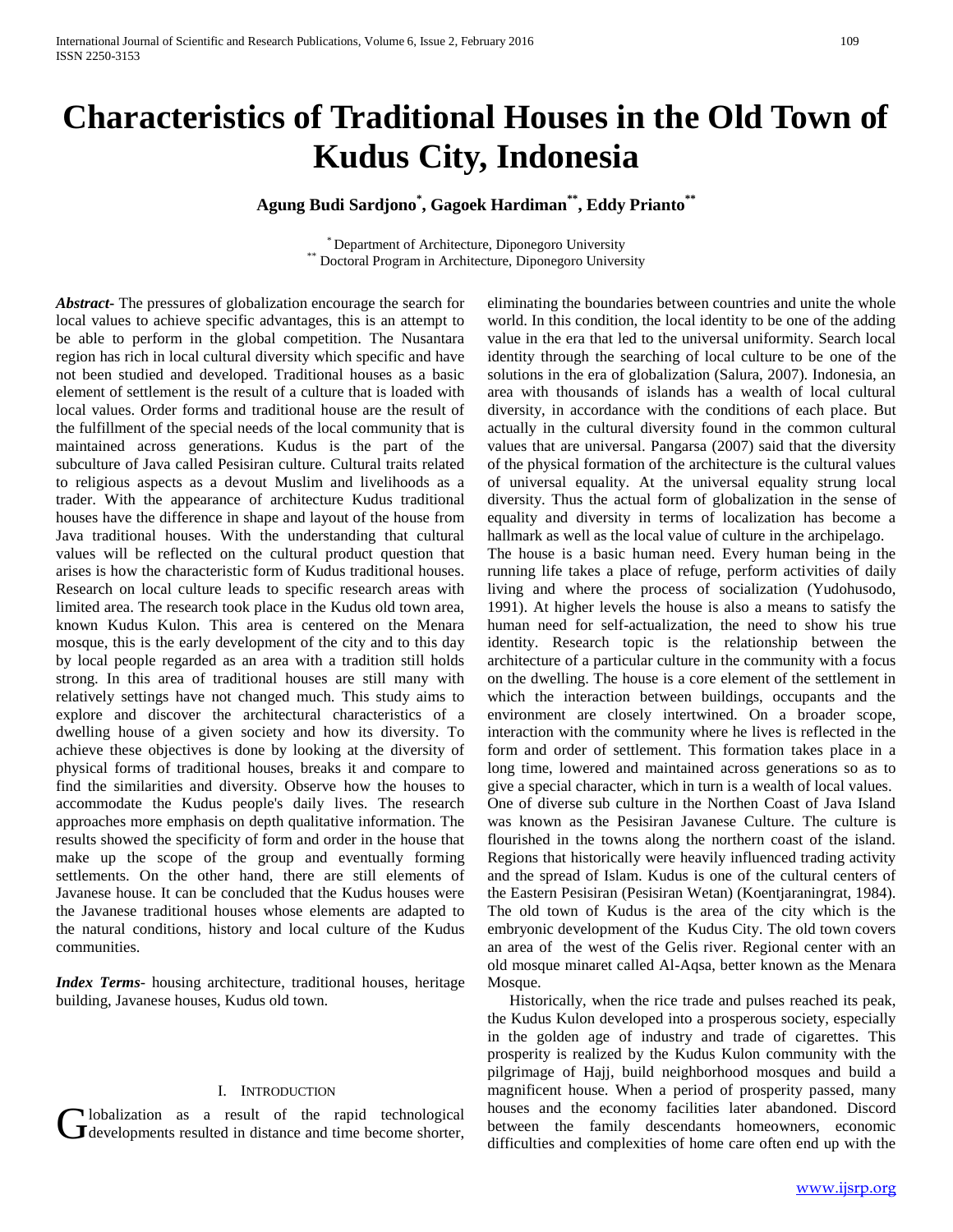house sold. On the other hand the uniqueness and splendor of the Kudus houses so interesting people outside of the Kudus, even abroad to have it. As a result, over the years there are steadily decreasing number of traditional houses. In 1983 around the Kudus City, there are 263 traditional houses. In 1984 the number was reduced to 169 traditional houses (Wikantari 1995). In 2003 Archaeological Heritage Conservation Center (BP3) of Central Java has conducted an inventory and found only 68 houses around the Kudus City. Before the Kudus traditionally already gone, would highly urge to gain knowledge about the Kudus traditional house.

The purpose of research is to find the elements that make up a Kudus traditional house characteristics and outlines how diversity. This study is part of an effort to gain the local culture, so that the results of research in general are to contribute knowledge about the distinctive culture of a given society, in this case the architecture of residential buildings. Picture of the community culture will provide an overview of the diversity of cultures in the North Coast of Java, and broader cultural diversity of the archipelago. Knowledge of the Kudus cultures living will contribute to conservation efforts in the historic district of old Kudus. The results are expected to be a reference to determine the authenticity of a traditional house in Kudus and its amendments.

#### II. RESEARCH METHODS

Research conducted as part of research on culture with the main object of observation residential architecture. In this study the activity of human factors and knowledge is an important aspect besides architecture. Therefore the research method chosen will go on Post positivistic research paradigm or sometimes called qualitative research paradigm (Creswell, 2007). Area of research is in the Kudus old town. This area has a distinctive character of the building. Prominent activities people associated with religious activities as well as trade and business. Five interesting cases observed in depth to get an idea of the type and variety of Kudus traditional houses. Of the five cases were then studied in three discussion categories: the characteristics of traditional homes in the site coverage, the coverage of the group home and the area coverage. In the study of many references about the characteristics associated with traditional Javanese house as parent Kudus cultures.

#### III. RESULTS

Judging from the vast territory Kudus regency is the smallest regency in Central Java province. Its area is 42 516 ha. Consists of 9 sub-districts, 123 villages and 9 urban villages. Kudus is situated on 110o36' - 110o50'BT and 6o51' - 7o16'BT. Although it's the smallest region, Kudus including the most advanced district in Central Java in the field of economy. It's supported by the presence of large, medium and small industries. Kudus City itself is one of the sub-districts located in the middle of the Kudus regency, covering an area of 1047 ha, consisting of 28 villages.

In its history, the Kudus City closely associated with the early development of Islam in Java with an important role as well Walisongo and Demak Kingdom. Because feud with Sunan

Kalijogo, Sunan Kudus away from Demak and open settlements in the Tajug area. Together with Kiai Telingsing, a preacher from Yunan, China, Sunan Kudus developing city which later was named the Kudus City. Kudus City name comes from the Arabic Al Quds means holy city. Kudus subsequently developed into a center of Islam in Java development. When Sunan Kudus build the city, the first set is a mosque named Al Manaar, now known as Menara mosque. In front of the mosque there is a field to gather public and the market on the banks of Gelis river. Sunan Kudus then divided the land around it to the students and his followers. The surrounding areas were expanding rapidly. These areas at this time better known as the old town area or sometimes called Menara area. Covering area is approximately 85 ha.

Kudus communities primarily located in the Kudus Kulon are traders and entrepreneurs. Many of those are working independently in the field of small industries such as embroidery, garment and handicraft carving. Self-reliance and resilience of this community is ever delivered as a rich society. Although then recede because of competition from ethnic Chinese businessmen who came later.

The old town area of Kudus is characterized by the presence of the Menara road and Kiai Telingsing road that ran to the northen south direction and intersects with the Sunan Kudus road which is transverse to the east west direction. At the corner of the intersection are called Madureksan square (Fig. 1). The Menara complex consists of a mosque with a famous minaret and ancient graveyard behind it. The Place where Sunan Kudus, his followers and descendants were buried. In the old town area also found many smaller neighborhood mosques. Almost all mosques established neighborhood with architectural taste and good material. In this neighborhood mosque, the daily male population of the Kudus Kulon held obligatory prayers in congregation. Especially at the time of Maghrib, Isya and Subuh. Not all mosques held Friday prayers, only mosques which sizable and located some distance from the Menara mosque who organized Friday prayer.

Food stalls, clothing and souvenirs meet area around the mosque and Madureksan square. Shops also packed Menara road corridors and Kiai Telingsing road. On the two sides of this road, mostly shops were developed initially for houses, partially or completely. There are also shops along Sunan Kudus road and KH. Noor Badri road on the South side. On the KH. Asnawi road and KH. Ahmad Dahlan road there are many madrassas (Islamic school) and pondok pesantren (Islamic boarding school). Behind the shopping mall stand a density houses. Among the yard there are small streets or alleys in the form of a winding hallway. The alleys are accessible into settlements, connecting between house and other neighborhood facilities. Found in almost no roads big enough and straight in the neighborhoods in the Kudus Kulon. Behind a high fence, the Kudus Kulon families are living in the thick religious atmosphere and high spirit entrepreneur.

Discussion of the traditional houses will begin by presenting the cases observations. There are five cases that will be discussed. Two cases represent individual traditional houses, Haji Ma'sum family house and Mrs. Kasiati family house. The next case is a group houses owned by the grandma Salamah family. The last two cases are discussed row houses behind the Menara mosque and houses in the Langgar Dalem village.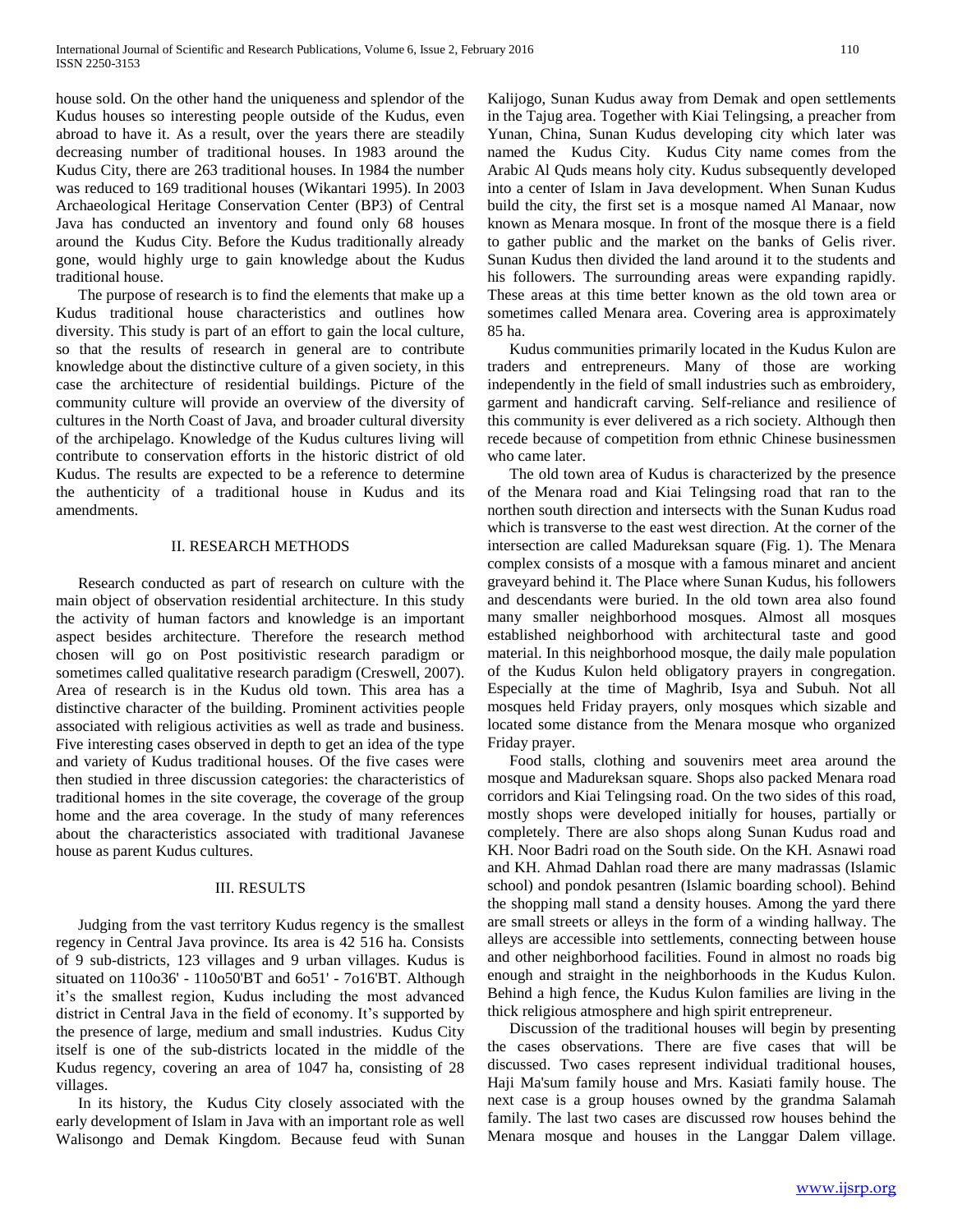Settlements in the Kudus Kulon will be discussed in more detail at the end. The Javanese traditional houses discussed to give a

reverence about traditional houses in Javanese culture.



Figure 1: Kudus Oldtown Area Map Source : Recontruction from Google Earth

#### *A. Pak Ma'sum House in Langgar Dalem.*

Pak Ma'sum house is an original traditional house type with the almost complete condition. This house located on the northeast side of the Menara mosque, surrounded by high massive fence. There is a gate-roofed village with two large wooden doors. Building layout in the site consists of a main building in the north, Pekiwan (lavatory and well) and additional buildings on the south side, mediated by an open courtyard. The main building is oriented to the south, consisting of Dalem (room for sleeping and resting), Jogosatru (reception room) and Pawon (living room). Dalem roofed by Pencu roof type, Pawon roofed by Kampung roof type and Jogosatru roofed bay Sosoran roof type. Pekiwan consists of toilet, wells and yard for washing. Additional buildings or called Sisir is used for various activities (Fig.2).

Dalem has front wall of the timber (called Gebyok), sometimes carved, likewise Jogosatru wall and the front of the Pawon. Gebyok Jogosatru equipped with a main door (two leaves door) in the middle of the room. The right and left main door is double doors each side. The inside door is Gebyok that can be shifted while the outside is a half wall height sliding door with wooden bars. Gebyok Dalem fullycarved and carved translucent in some parts. In the center there is the main door. Dalem floor supposedly geladakan or wood floors as high as 60 cm from the Jogosatru floor so as to climb required bancik or pedestal table. Unfortunately geladakan was faulty and replaced the tile floor as high as Jogosatru floor. On the north side of Dalem room separated into three rooms used for sleeping and praying. In the middle is empty and on the south side used for seating space (called Jogan). According Mrs. Ma'sum, formerly in the middle

north side room there is a gebyok carved chamber called Gedongan.

Sisir in front of the main building is a newly constructed additional building later. This Sisir was formerly used as a workplace for garment business. But since the house used as a boarding school, Sisir used as a bedroom students. In the side of Pawon there are openings shaped on doors and large windows with eaves overhang and equipped with a staircase that was originally used as a shop or a place to do business at home. The courtyard is an open space located in the middle of the site, mediates the main building in the northern part and the Sisir and Pekiwan in the south part. Because the courtyard surrounding bay fence, then this yard into the family private yard which do not visible from the street.

#### *B. Ibu Kasiati House in Langgar Dalem*

Ibu Kasiati house is located on Langgar Dalem village, located in the middle of the settlement and open without fences. Building layout is similar to Pak Ma'sum house, but without Sisir. There are two Pawon located on the east side and rear Dalem. Jogosatru and Pawon front wall of Gebyok but without carving wood. Dalem room wall using bricks plastered. There is a main door in the center with two leaves and a window on the right and left of the door. Dalem floor height made same level with Jogosatru and Pawon floor. On the opposite the main door there is a door leading to Pawon behind, so the middle part room into circulation space. Bed rooms are located on the right and left Dalem (Fig.3).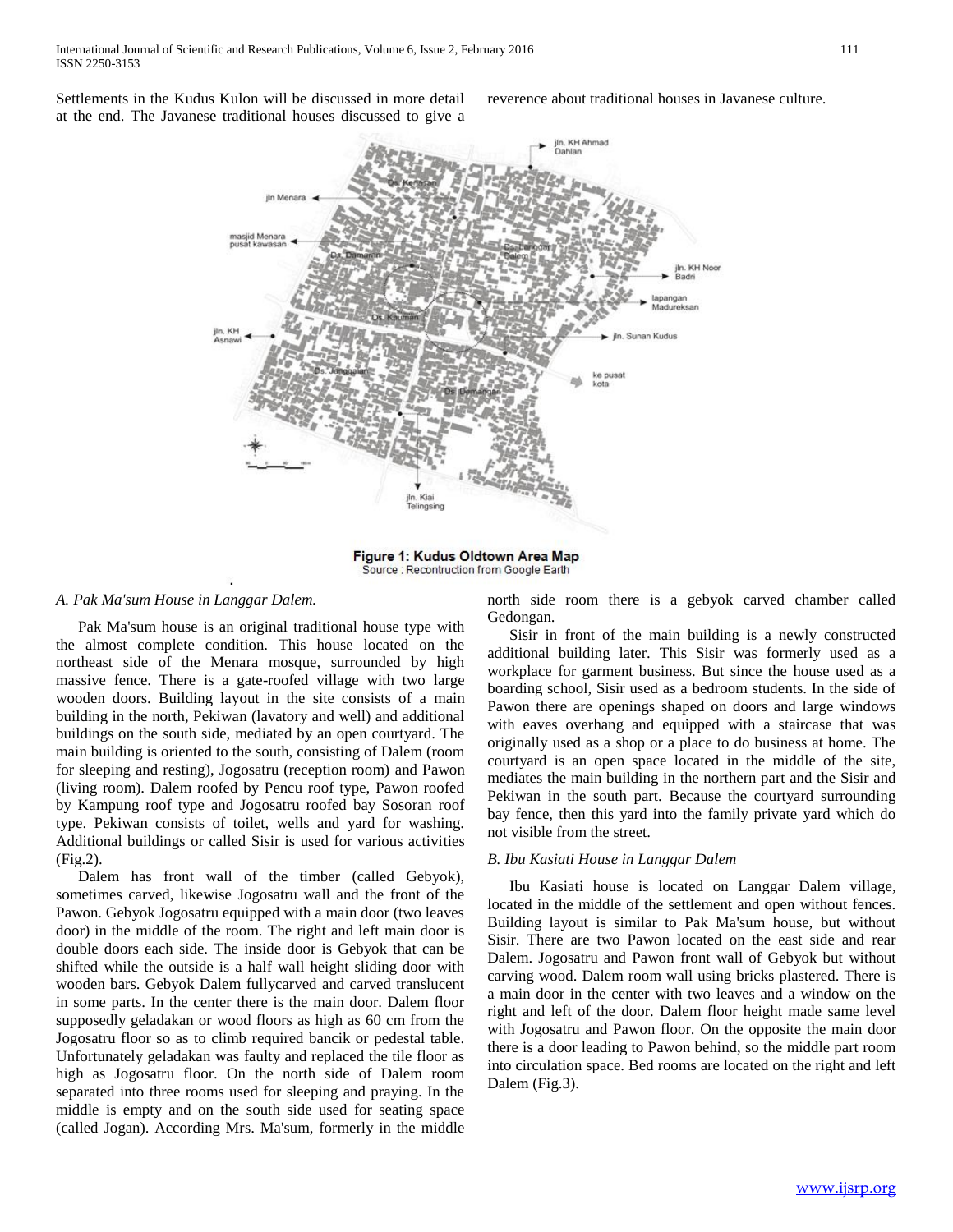

Figure 2: Pak H. Ma'sum House Source: Field Observasi; Sardjono, 1996

Across the Pawon there are Pekiwan that still complete and ornate. Pekiwan consists of two bathrooms with Kampung roofed, washing place and well. On the next Pekiwan there was the yard former warehouse building, a place to store tobacco. However, since the tobacco trade is no longer popular, and eventually become a dormant warehouse demolished. Because no closed fence plots, Mrs. Kasiati family house can easily be seen and accessible from the outside. There is a footpath thatconnects the neighborhood street on the west side and east yard. The

absence of this fence also allows one yard pass to reach the opposite environment. Compared to the first case , there are some differences that can be explained as follows: in the first case Dalem Space is a very sacred because it is the end, the deepest and highest . In it there is a prayer room Gedongan. In the second case, no longer in a position Dalem most sacred, even just room to pass. Fence in the first case gives a very strong impression of a closed, is not located in the second case, even homeowners give up home traversed others.



Figure 3: Ibu Kasiati House Sumber: Field Observation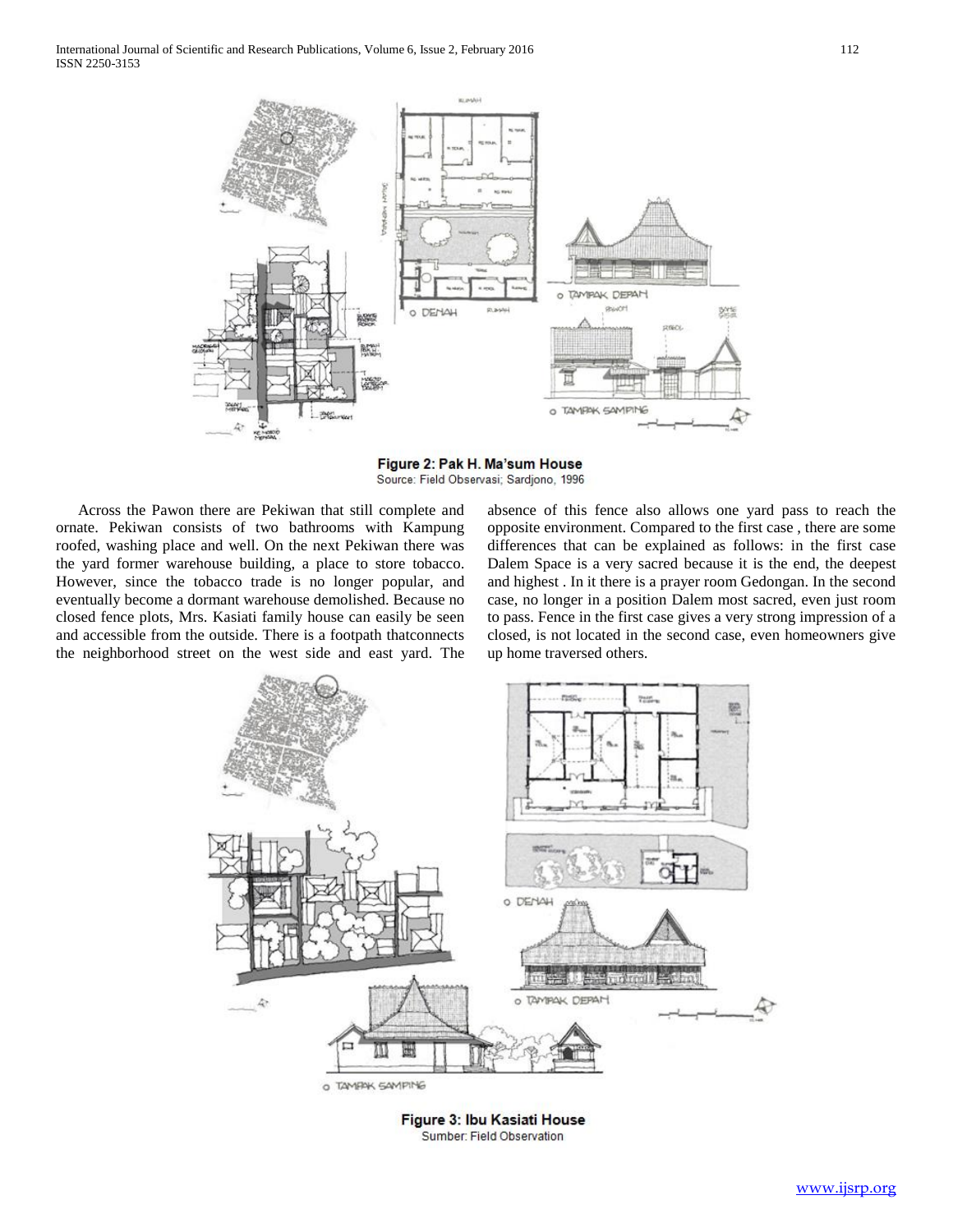#### *C. Mbah Salamah Family Houses*

Mbah Salamah family houses located in the Kerjasan village, in the north Menara mosque complex. There are three plots located lengthwise rows. The middle plot is the first plot owned by Haji Mawardi, husband of mbah Salamah, a convection goods and grocery merchant. As the number of family members and economic development, mbah Mawardi bought a house in its western side and then buy the vacant lot next to the west house. Mbah Mawardi not united the plots into one covered plot. Among the plots are hallways that connect the two roads in the neighborhood north and south (Fig.4).



## Figure 4: Mbah Salamah Family Houses

Source: Field Observation; Sardjono, 1996

The main plot is the central plot. This plot is surrounded by a high fence with *Regol* on the west side. The main building is roofed by Limasan type. *Gebyok Jogosatru* is using plain wood. Dalem wall using bricks plastered with the main door in the middle and the window in each side of the door. Sisir building in the southern part of the plot was once the warehouse is then changed to a more modern dwelling. Pekiwan in front Pawon retained its function, but the shape is adapted to the new building. There is a breezeway that connects the old and new buildings. In the hallway there are Butulan doors that connect it to the hallway and adjacent plot.

Plot in the East is semi-open with a short fence which an opening wall in the West and East side. The northern part consists of the Dalem with Pawon on the east side and a narrow Jogosatru. The wall of Jogosatru, Dalem and Pawon was plasteredbrick. The Dalem wall is equipped with the door in the middle and window on the right and left. The Jogosatru wall is equipped with three double leaf doors with no sliding doors. While Pawon equipped with a pair of doors and windows. Dalem roofed Limasan tiered, Pawon roofed Kampung. Southern part of the plot is only there Pekiwan across Pawon. Next to them are former barn yard. On the west side of the plot, there is a Madrasah, the students often crossed the yard to the school, so the private courtyard into the environment alley.

Current plot on the west side has stood the house on the north side. The house consists of Dalem, Jogosatru and Pawon on the West side. Opposite with Pawon there is small Pekiwan. The rest of the yard is still widely used as a daycare for Madrasah Kudsiah bikes, stalls and volleyball courts. One thing that is interesting about this case is more awareness to the public interest rather than private interests. The hallways shortcut is actually a private plot of land not covered in order to remain untapped community.

#### *D. Row Houses in Kauman*

Approximately 50 meters north Menara mosque thereise a group of traditional houses located in rows lengthwise direction of east west. It is said that here was once a plot of land owned by mbah Penghoeloe Landrat, a religious leader at the Menara mosque. This group consisted of six houses. Five of them still retain their traditionalpatterns, but only two houses largely pristine elements. This group of houses on the western side is characterized by Regol without doors while in the eastern a narrow passage between fences. There are two hallways on the north side and three on the south side that cuts the row of houses. Among the six plots is not there a fence that restricts each plot. The main building houses all located on the north side, consisting of Dalem, Jogosatru and Pawon on the right or left, except the house at the south end of the house that has shaped the present.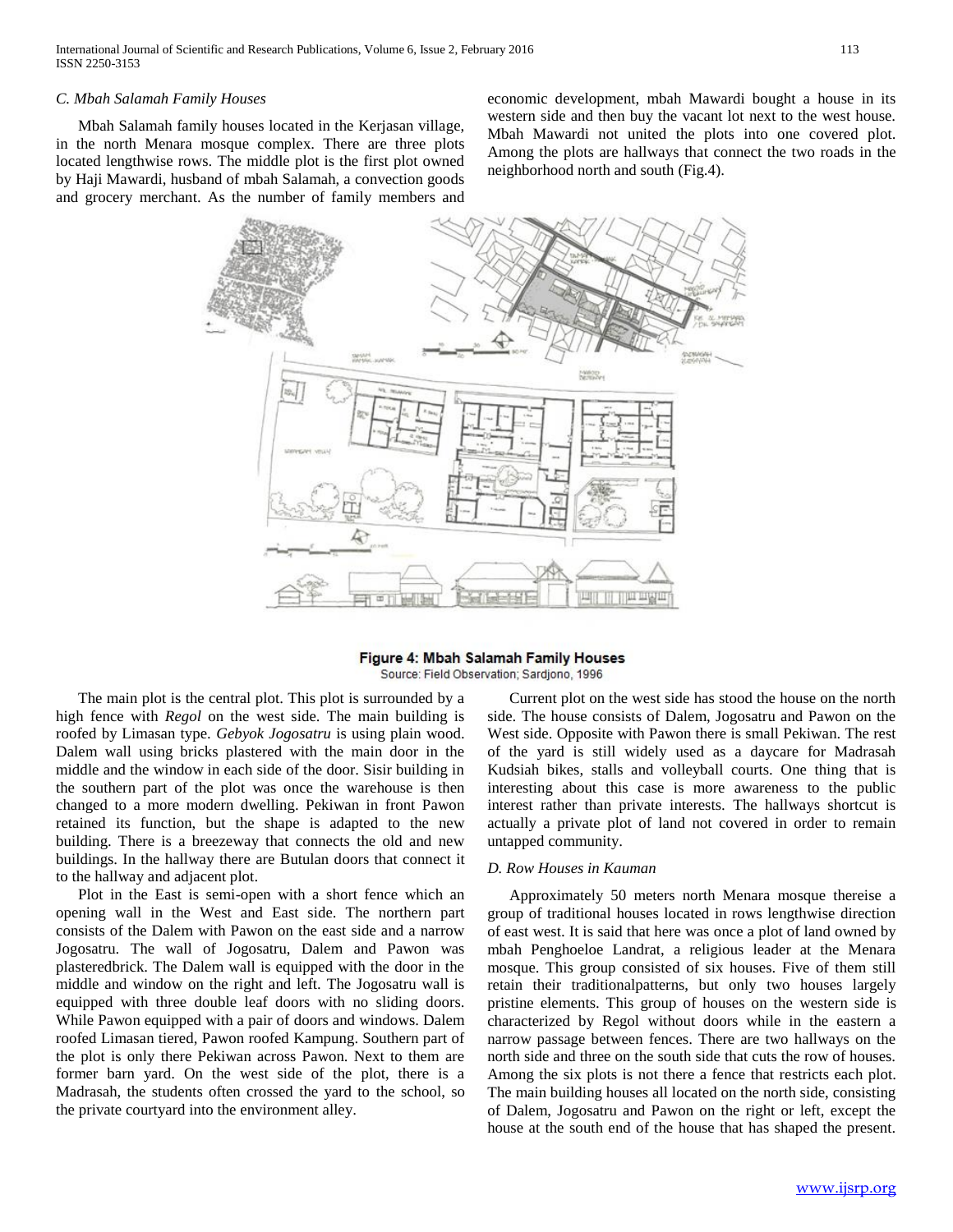On the South side there Pekiwan in each house, four of which are of the Sisir while the 2 house is only a yard and a chicken coop. Sisirs functioned as a place of work while two others rented out as residences (Fig.5).



Figure 5: Row Houses in Kauman Source: Sardiono, 1996

Because of the relative position of each home straight in a row and no guardrail between the houses, a central courtyard to form a continuous passage is rather wide. This alley is often crossed by people going to the Menara mosque or to the Menara road. Within the scope of the group home, the hallway separating the main building on the north side of the building supporting and complementary on the south side in every home. In the absence of such guardrail that are then mixed private spaces with public spaces.

#### *E. Houses in Langgar Dalem*

Large houses in Langgar Dalem are located Northeast approximately 100 meters to the Menara mosque. The Plots have a large size and has a fence. As the plots, the houses in this group are big. There are the large Dalem with double Pawon on the right and left side. A group houses in Langgar Dalem consist of two neighboring plots. Pak Kaffi houses in the west and pak Aziq in the east, each bounded by a short fence. Between the two plots are separated by rather wide neighborhood streets. However, in pak Kaffi plot, there are two opposite opening doors so the yard can be crossed someone. While pak Aziq plot was only one entrance. Pak Kaffi and pak Aziq house a big house with two Pawon on the right and left Dalem. Dalem , Pawon and Jogosatru paneled with plain Gebyok, even pak Aziq house use only board are arranged vertical (Fig. 6).

#### IV. DISCUSSION

#### *A. Javanese Traditional House*

Discussion of Javanese traditional house aims to provide an overview of the prevailing character of the traditional houses that more common in areas of Javanese culture. As the center of Javanese culture, inland region such as Yogyakarta and Solo are being a reference of the Javanese traditional house. Traditional Javanese houses can generally be divided into two house type with the two division house and the division house (Tjahjono, 1989; Santoso, 1987). The two division house is a generally house. Spatial lay-out covers the outside of the house or the front and the inside. The outside part called Emperan, these rooms, shaded by the roof. This space is an intermediate space that connects the outer space with the inner space that moreprivate. The inner space is called Dalem, an enclosed space with a main entrance in the middle.

Dalem is divided into two spaces that enclosed space on the back side called Sentong and space for shared activities called Jogan. Sentong divided into three parts, namely Sentong Kiwo (left sentong), Sentong Tengen (right sentong) and Sentong Tengah (middle sentong). House with two divisions was roofed by Kampung or Limasan roof type with Sosoran to front and rear. House with three divisions was found in a bigger house and more majestic. Which is consists of the Emperan and Dalem. Dalem is divided into three, the front, middle and rear Dalem. Dalem roofed Joglo type which is the highest classification for residential roofing. In a plot, the ideal Javanese traditional house at least consists of three building units, such Pendopo, Pringgitan and Dalem. The additional buildings are Gandok on the right side and left side of Dalem, Gadri behind.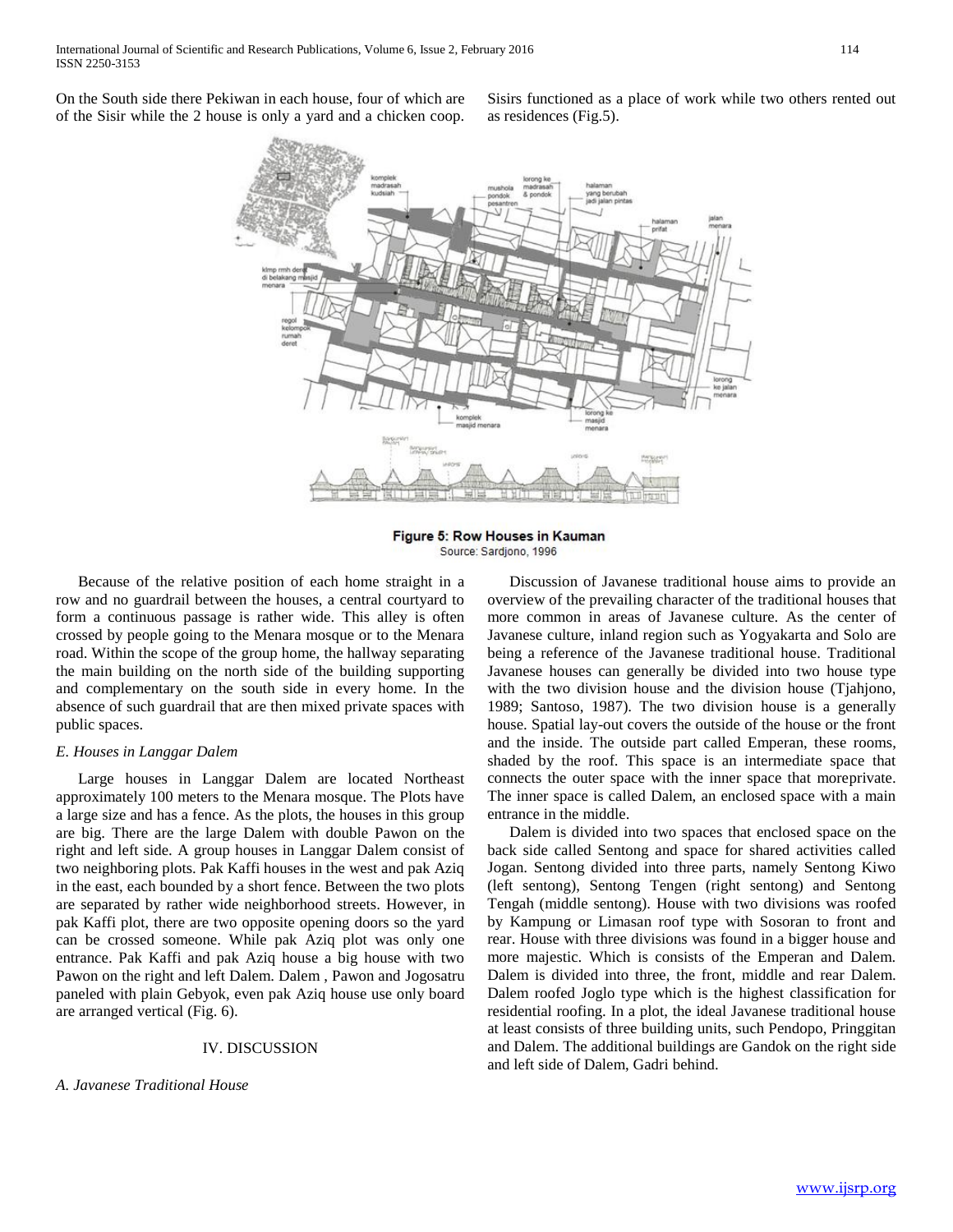

Figure 6: Houses in Langgar Dalem Source: Field Observation: Sardiono 1996

The supporting building behind Gadri are Pawon, Pekiwan and well. Pendopo roofed Joglo type roof with no walls. Used for gathering and organizing large events. Pringgitan is the same with emperan, roofed Limasan type roof, used to receive guests. At the time of wayang (ringgit) performance is used for puppet and the screen location. Gandok elongated in the right and left side Dalem and roofed Kampung or Limasan. Gandok used for everyday family activities. Gadri is located on the back porch Dalem. Limasan roofed and used for the dining room. Pawon used for cooking. Elongated form and Limasan roofed or Kampung, located behind Gadri. The buildings of the nobles being the orientation of the priyayi and rich people, but there are rules of propriety that the house should not exceed a subordinate supervisor or person who has a higher degree (Tjahjono, 1989).

#### *B. Characteristics of Kudus Traditional Houses*

Of these cases discussed above, the elements that are constructed to, characteristic of traditional houses in the old town area of Kudus. Studies were done by looking at the micro-scope, on the house itself; mezzo-scope on the house lot and the macroscope of the settlement environment. To give a broader picture of the discussion will be compared with some traditional Javanese house that is in the interior.

#### 1. Kudus Traditional Houses

In the plot ofthe Kudus traditional housee consists of the main building on the north and facing south. This is the direction toward which the rule is still firmly held, very few traditional houses facing north, let alone facing the other direction. The main building consists of Dalem, Pawon and Jogosatru. Dalem used for rest and sleep.

Inside there is a booth in the middle so-called Gedongan, used to store treasures and places of prayer. Space on the right and left Gedongan are used for sleeping. Next Dalem Pawon

there is a day-to- day activities of the family. Pawon can be located on the left or right Dalem, even in some houses there are three Pawon which the third is located behind Dalem with used exclusively for cooking. In front Dalem there Jogosatru, the space for receiving guests formally. In front of the main building there is an open courtyard that is used for outdoor activities. The courtyard separated the house with supporting buildings and complementary building located in the southern part of plot. Pekiwan as supporting building located across Pawon. Pekiwan consists of the well, washing place and bathroom and toilet. Sisir as complementary building does not always present in the plot. The building is newly built then as a work-related occupant, or for expansion. Sisir can be expanded by taking up space on the west or east side of the plot, but still leaving an open courtyard in the middle.

From the shape and placement there is much in common with the space in the interior of Java. Dalem and Gedongan is the same with Dalem and Krobongan. Pringgitan or Emperan equal to Jogosatru, only Jogosatru wider and covered with Gebyok. Pawon can be paired with Gandok beside and behind Gadri . There are striking differences in the location of Pekiwan and existence of Pendopo. Pekiwan Kudus house located in front of the house. Public assume this bathing and washing is not the place dirty behind, but a place to clean up when going into the house. Pendopo almost never encountered. Possibly because of Kudus people have never held a wayang or receive visitors in large numbers.

Dalem roofed Joglo. Order of precedence in the form of the Java Joglo roof is the most prominent to a house (Dakung, 1986). The Joglo Kudus house has Brunjung (roof top) that is higher so called Joglo Pencu . But it was not all Dalem roof are Joglo, there is a roofed Kampung or Limasan for Dalem building. As the division of two types of Java, traditional building with a roof or Kampung Limas is a simpler type. Pawon roofed villages with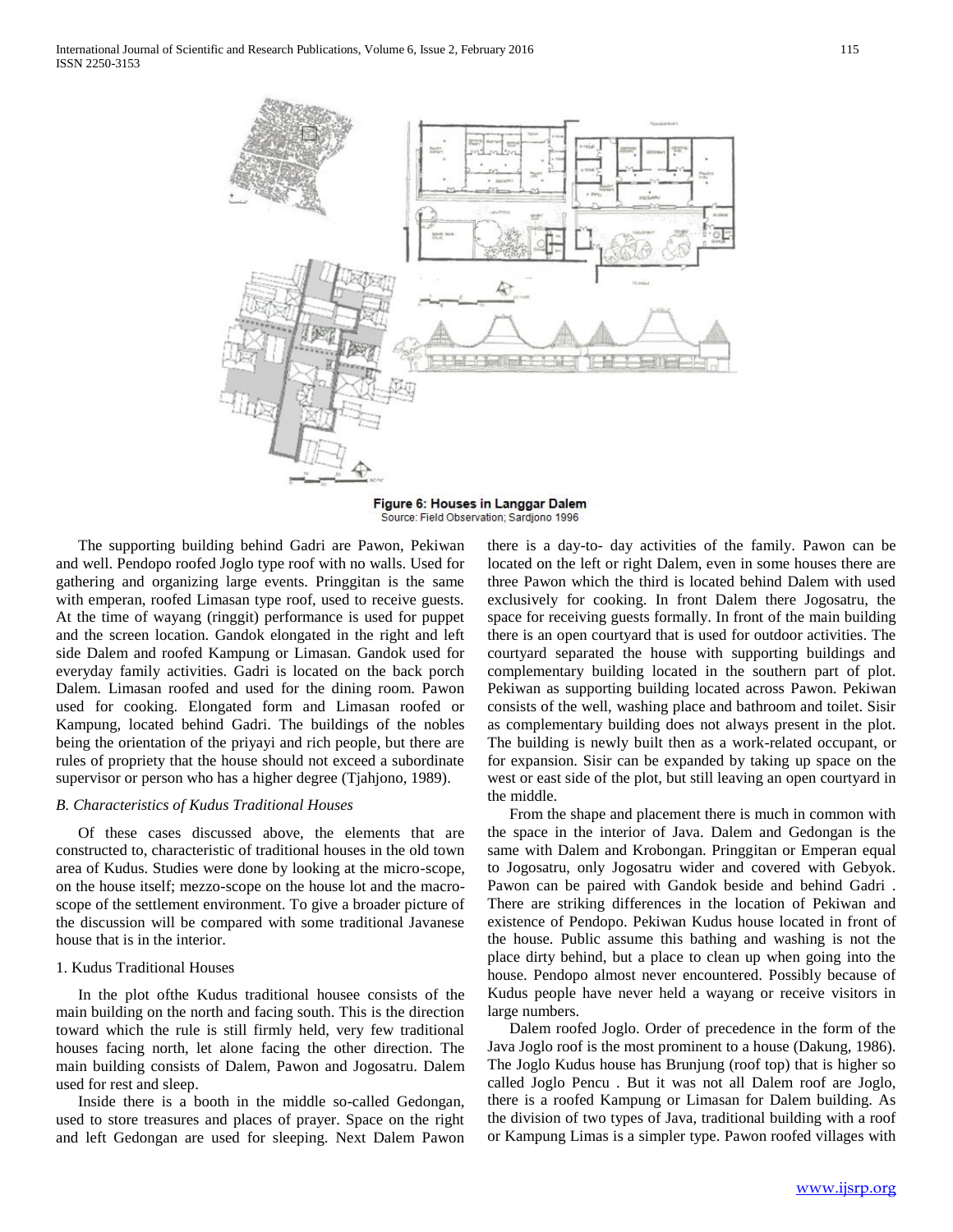high roof angle. The front of the thatched roof sosoran is connecting with Jogosatru. Jogosatru roof on Kudus traditional house never applies any other form than Sosoran. Several homes in the Kudus unite Pawon roof, Dalem and Jogosatru under one roof shaped elongated Limasan or Kampung. Pekiwan roofed Kampung, sometimes fused with a roof Sisir. Sisir sometimes is applying more modern form that is different from the main building.



Figure 7: The Javanese House Source: Tjahjono, 1989

Main building wall of teak wood. Brick wall with stucco sometimes applied to parts of the building directly adjacent to the neighboring lots or the environment street. Gebyok front wall has a distinctive look. From the main door in the middle with two doors (Kupu Tarung), equipped with a pair of double sliding doors to the right and left. On the side in the form of a slide Gebyok wall, while the outer side of a wooden sliding grating door as half high as the walls. Pawon wall has a door opening in the form of the two leaves are sometimes also fitted with grating doors. In a later development, the wooden walls are replaced with a lot of brick walls because it is durable and easy to maintain.

Order of precedence of the room, Dalem is the most important space. It can be seen from the placement height of the floor, as well as the achievement of the closure of the room farthest away. Of peil page to Jogosatru rose three rungs trap. The same height as the floor Jogosatru Pawon. Of Jogosatru and Dalem Pawon to rise as high as about 60 cm to 80 cm. Storey palace in original condition geladakan or wood plank flooring to the construction stage. To enter the Dalem used footing (bancik) of wood. Stage construction in the Kudus traditional houses is very interesting. It is not found in the traditional Javanese house anywhere, including in Demak, which located close to Kudus. In fact, according Atmadi (1984) Javanese traditional house construction is no longer applying the stage construction, though much earlier stage house was known as envisaged in the reliefs of Borobudur. Too bad almost all the houses in the Kudus now has eliminated the stage construction. There is the possibility of applying the construction stage due to the demands of the philosophy that Dalem is the most important room and realized the floor height. Stage construction, nor in a more simpler house.

The main construction of Kudus traditional houses applying wood frame construction. All the connections and fastener are using the wood so it can be assembled without much damage to building materials. Basically house construction similar to the construction of Java, it's just that in some parts makes adjustments and elaborations that to be a Kudus typical. Construction on a Dalem was a column (Soko guru) and beam (Tumpang sari). Tumpang sari beam stratified pretty much in the inner side direction (called Luweng) but only slightly toward the outside. Wall Gebyok Dalem apparently shifted inside to widen the Jogosatru space. It looks from great belandar above Jogosatru space. In the center its supported by a pair of console that flanking the main door.

Ornamentation has become an important feature in the Kudus traditional house. Ornamentation applied to demonstrate the beauty and luxury of the building. In order to look more beautiful as well as to demonstrate the economic capability of the owner of the house. Ornamentation applied to timber elements, including: columns, beams, consoles and most of the Gebyok panel. Ornamentation is mainly applied in Jogosatru. Ornamental motifs stylized the form of plants that originated from Java, Arabes geometric shapes the possible influence of the Middle East, the swastika from China and king crown from Europe. Ornamentation is also applied to the ridge tiles of roof and decorated with gunungan type, crown, wayang and gajahan. This kind of ornate tiles also often found in traditional houses in Demak, Pati and Jepara area.

#### 2. Group House

In conjunction with the other plots or houses, there are basically two kinds of houses, namely: house covered fence and an open house. A house with a fence around the house is often referred to kilungan house. This type of house is not much in touch with neighbors and the surrounding environment. Usually there is only one main door (Regol) for guests and a few other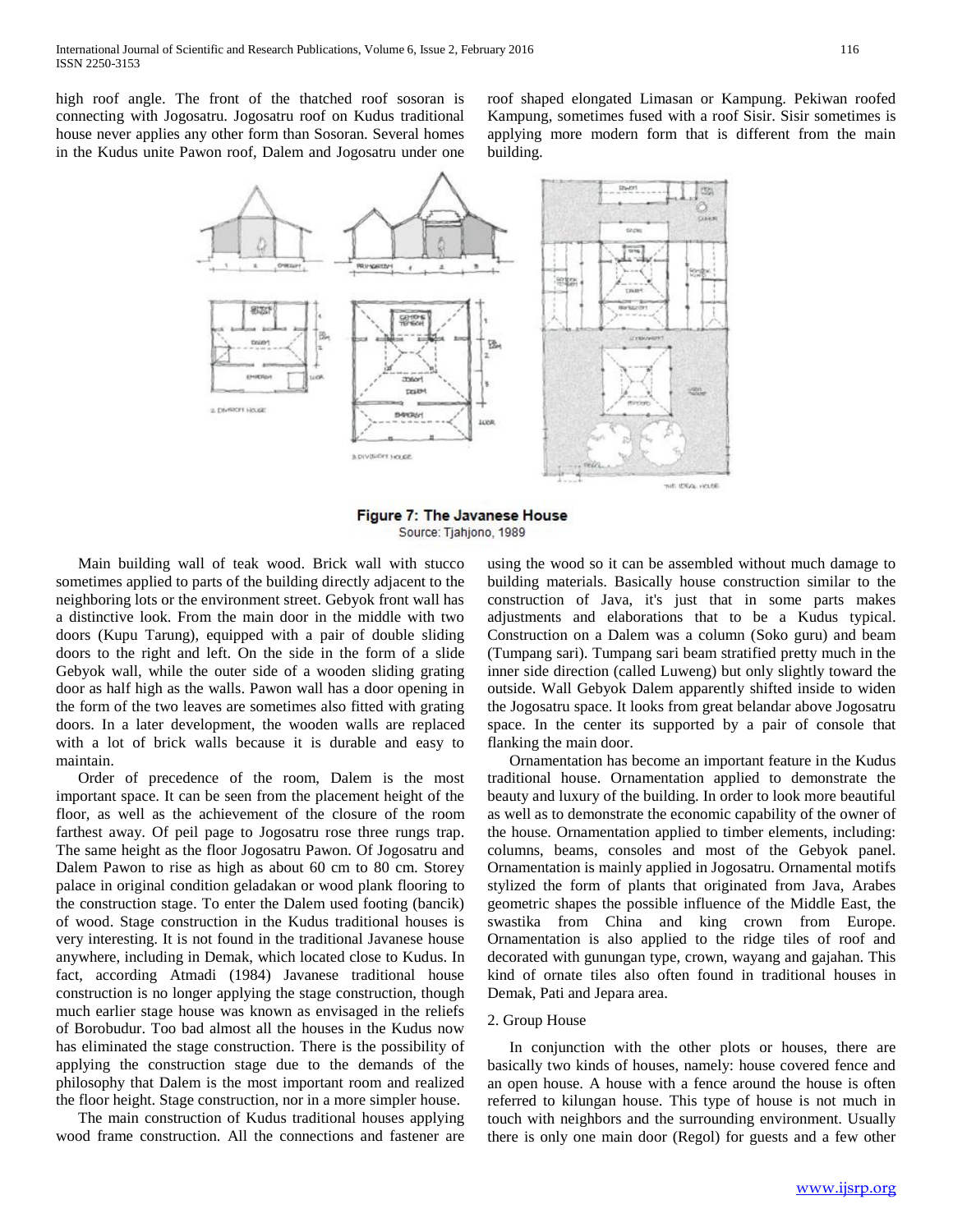doors for residents. Among the plots with neighboring plots sometimes separated an alley or hallway that ran along the side of the plot. Kilungan fence is separating explicitly private activities in the plot with the public activities outside. The fence is hiding the appearance Kudus traditional houses in it. House with open plots in the form of row house, can consist of two or

more lots are located lined pattern on one line. Open courtyard of each house forms a continuous open corridor. This space is used as a shortcut either by the occupants or the public. Relationships between plots usually was occurring in the west to the north east while the south is more rare. In this direction, this usually was occurring through the aisles that ran between the walls.



Figure 8: Kudus Traditional House, 2 and 3 Division House Source: Analysis

In the scope of the group would need to propose the environment mosque role and place of business. Two elements of the settlement are an important role in people's lives. Environment mosque a shared facility that is part of the daily life of the community. Every time, especially when Maghrib, Isya' and Shubuh prayer time most men will do in their house where mosque close. Shortcuts from the house to mosque seemed to have become part of the life of their "home". Second place is a place of business or place of employment. This place can be a shop, workshopstall. As more people devote their lives as entrepreneurs, either as traders or independent entrepreneurs, work at home or close to home to be a good option to support life. Place of business, place of worship became a container for daily activity groups linked by a network of small streets and lanes of the settlement.

#### 3. Kudus Kulon Settlements

The character of the groups forming the character of the settlement in the Kudus Kulon. Settlements are behind the shopping and commercial building construction in the region's

major road corridors. Some hallways are then fused to form the alley leading to the main road. Main roads open, can be achieved by a variety of people and vehicles. While the more closed environment, because it can only be passed by a motorcycle, and only people who are already accustomed to. An open access commercial area as protective fence for the closed settlements in it. Settlement patterns that lined the eastwest direction characterizes typical. Although there neatly in a straight line or in a bit random. Existence violated the center of the group homes and extensive in its coverage of the region that is oriented towards the Menara mosque.